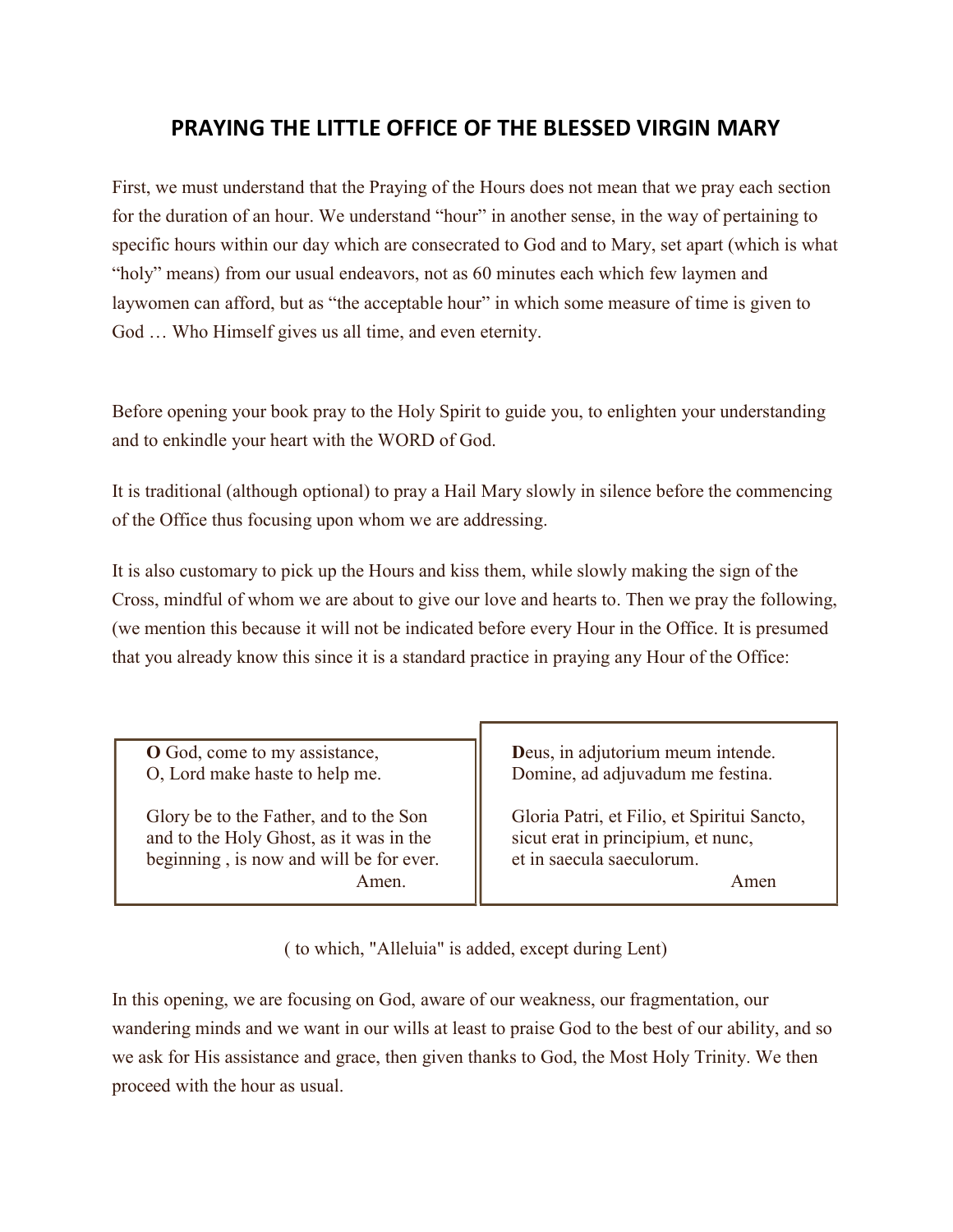The term, hour, as we said, does not indicate that each section of the Daily Office should take an hour to pray, but that the word, the hour, relates to a specific time of the day. This division of prayer into hours has its roots in Divine worship as celebrated in the Jewish tradition of the synagogues, even before Christ.

In this edition of the Little Office of the Blessed Virgin Mary, the traditional Latin names are used for the hours. (Matins and Lauds are regarded as one hour, although in practice they are often prayed separately). As the Psalmist sings, "Seven times a day I praise you, O Lord !" So let us look at what are called the "Canonical Hours" that we will find in The Little Office. It will help you to understand that:

## Each Canonical Hour Consists of:

- an introduction
- then a Hymn
- followed by an Antiphon.
- Three Psalms
- and then a repeating of the Antiphon.
- The "Little Chapter" reading and responses
- Final prayers and responses
- the Final Blessing
- ends with an Intercession for the Dead

## THE CANONICAL HOURS

• Matins: (from the Latin, *matutinas vigilias*, or "morning watches") The hour of Matins was a nocturnal hour, it was celebrated at midnight onwards and often joined with Lauds as a continuing vigil of prayer. Within this is a great consolation, the realization that even now, in many parts of the world, midnight is the advent of the expectant new day... and "we do not know the hour when the Lord will come!"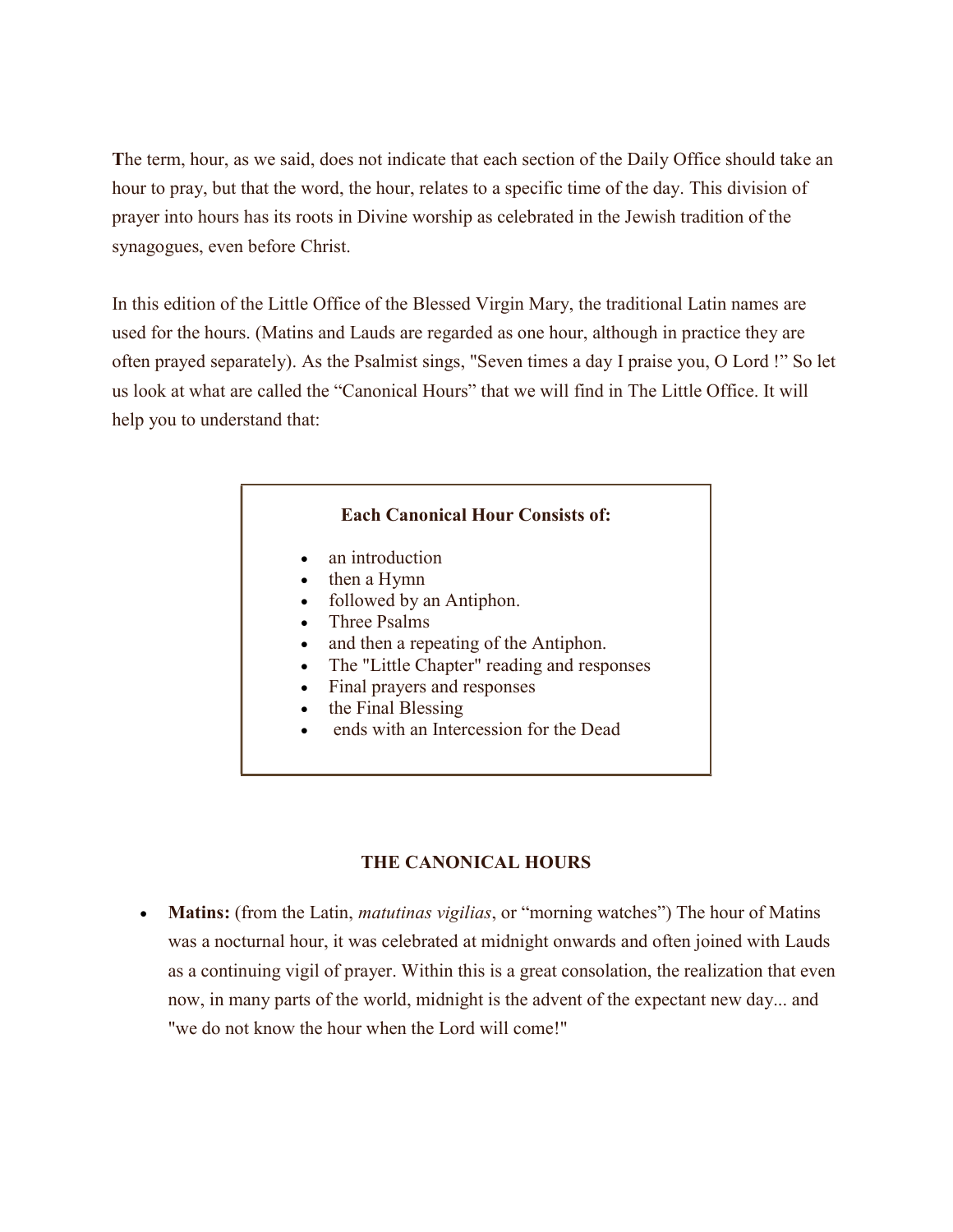- Lauds: (pronounced: lawds or loords) The word Lauds is derived from the Latin word *laus* meaning, praise. This is always an hour of praise, as is clear from the Psalms chosen within the text, which recall the Resurrection of Our Lord Jesus Christ from the dead, and the gift of new life that comes to us in this new God- given day.
- **Prime:** (pronounced: prime) (Latin: *prima*, first) was originally the earliest Canonical Hour, *prima hora*, and the first hour of the Roman day. Prime is celebrated at 6 AM, an hour in which we consecrate the forthcoming day to God, giving thanks for the awakening to life and being open to God's gift of Himself through his Word.
- Terce: (pronounced: terse) (Latin: *tertia hora*) Called thus because the Romans celebrated it at what they regarded the third hour of their day, which was 9 AM in the morning. Terce is often called the golden hour, or the Hour of the Holy Ghost, recalling the hour when the disciples went up to the Temple to pray. It also commemorates the event at Pentecost when the Holy Spirit descended upon Mary and the Apostles at this hour. As did the Romans, we celebrate Terce at approximately 9 AM and it is, therefore, a prayer inspiring us to begin the day under the guidance of the Holy Spirit and in union with Mary Our Mother. "Come Holy Spirit!"
- Sext: (Latin, sexta hora) This was the sixth hour of the Roman day, what is for us about Midday. At midday the time we recall the hour that Christ was raised upon the Cross of Salvation for us, and Mary His faithful Mother standing faithfully by Him in His suffering. This is midday, and this hour can be regarded as an oasis of prayer, a time to turn to Our Savior and pray in union with Mary for the suffering of the world.
- None: (pronounced: *known*) (Latin, *nona hora*) This hour was regarded by the Romans as the ninth hour, hence the Latin name nona, which for us occurs about three o'clock in the afternoon. It was at the ninth hour, we will remember, that Jesus cried out in his agony, 'Eloi, Eloi, lamma sabacthani?' which means, 'My God, My God why hast thou forsaken me!" This is the hour of Crucifixion, the hour of Redemption, and in this hour we bring all our burdens to Christ on the Cross, praying for all poor sinners with and through Mary His Immaculate Mother.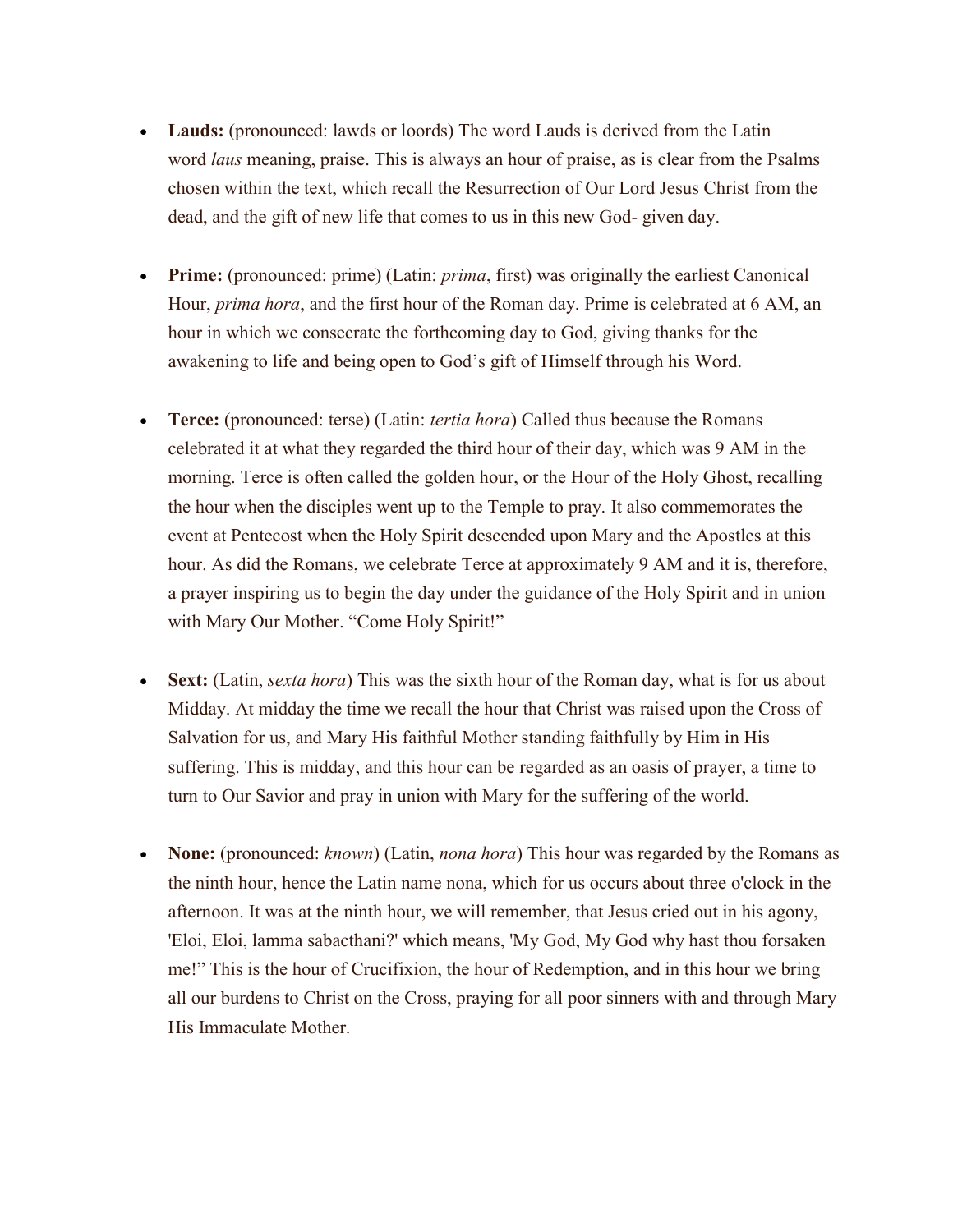- Vespers: (Latin, *Vespers Espera*) was a name given to the evening star of Venus, which rising in the evening was a call to prayer, a light in the Heavens announcing the drawing on of the day, Vespers is prayed anytime after the Hour of None and before Compline.
	- Compline: (pronounced: complin) From the Latin word (Latin, complere, or to complete) so named because it is the last hour of the day to be prayed. Compline is a beautiful way to complete our day, to pray with Mary and to Mary for the dying and for all those upon whom the night either of the spirit or in fact will soon fall. We pray for Gods protection for the night, conscious of the many evils perpetrated in the nocturnal hours. It is an hour in which we commend everything and surrender everything to God.

\* \* \* \* \* \* \* \* \* \*

This, hopefully, will give you a basic idea of when the hours are traditionally prayed, even while there is some flexibility within them. We are asked in our Carmelite Rule to pray Matins and Lauds in the morning and Vespers and Compline in the evening. If there is a desire and time to do more, then, of course, this is encouraged. It is better to pray with all your heart the times required rather than attempting all 8 hours every day in haste and anxiety.

You do not have to go to different sections or pages in the book each day. This is part of the beauty and simplicity of the Little Office. You repeat the same prayers each day. This allows you to familiarize yourself with the Readings until they come to you naturally, even by memory! This is not "rote". It is immersion in prayer and in the ever unfolding depths revealed to you in each prayer. There is no rush! The world rushes you. God does not. Take the time to read and learn the Latin, side by side as well, and in this way praying as your forebears did for 100 generations in a beautiful and unbroken continuity. Latin has always been the unique and distinctive language of the Catholic Church. Everything written from the Seat of Peter in Rome is written in Latin. Its beauty is ever ancient and ever new.

Each hour is much like the Roman Office in its structure -- psalms with antiphons, a hymn, a Scripture reading (three at Matins), a versicle and response, a Gospel canticle at some hours, and a closing prayer.